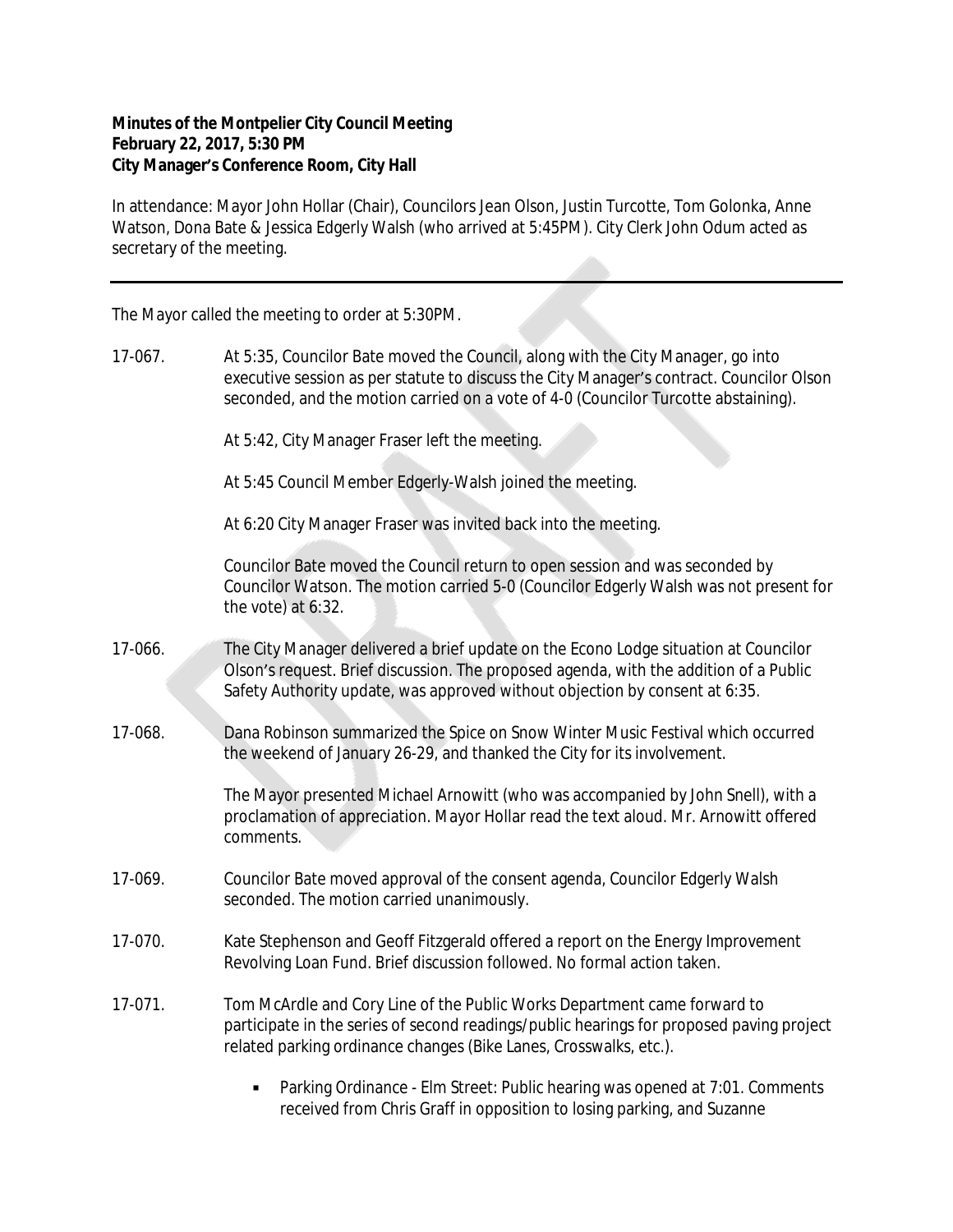Eikenberry in favor of proposal. Public hearing closed at 7:25. Moved for final approval by Councilor Turcotte and seconded by Councilor Watson. Motion carried unanimously.

- Parking Ordinance Elm—Vine: Public hearing was opened at 7:34. Comment received from Suzanne Eikenberry in support. Public hearing closed at 7:35. Final approval of proposal moved by Councilor Bate and seconded by Councilor Turcotte, passing unanimously.
- Parking Ordinance Spring St Bridge: Mr. Line offered further comments before the public hearing was opened at 7:36. With no public comments offered, the hearing was closed at 7:36. Final approval moved by Councilor Edgerly Walsh and seconded by Councilor Bate. The motion carried unanimously.
- Parking Ordinance Terrace Street: Mr. Line offered comments, and the public hearing was opened at 7:37. Hearing no comments from the public, the public hearing was then closed at 7:37. Final approval was moved by Councilor Edgerly Walsh and seconded by Councilor Watson. After a brief discussion, the motion carried unanimously.
- Parking ordinance Bailey Avenue: Public hearing was opened at 7:39. Discussion followed, including a review of the prior meeting's vote directing the Public Works department on the specifics of parking space number and placement (not directly addressed under the proposed amendment language). Page Guertin came forward with questions. The public hearing was closed at 7:47. Councilor Watson moved final approval, Councilor Turcotte seconded Motion carried on a 4-1 vote (Councilor Bate voting nay, and Councilor Edgerly Walsh abstaining).
- 17-072. Mr. McArdle and Mr. Line remained at the table for the discussion of the 2017 paving project related waiver of the noise ordinance for nighttime construction. Tom started it up. Kurt Motyka (Public Works Department) participated. Nancy Sherman offered comments. Councilor Bate move approval of noise ordinance waiver for nightttime construction as requested in the documentation attached to the agenda. Councilor Turcotte seconded, and the motion carried unanimously at 8:22.
- 17-073. Mr. Motyka was joined by Lynette Claudon (Facilities Engineering Division) to discuss the Northfield Street utilities improvements project. The Mayor opened the public hearing on the Notice of Intent to Issue a Finding of No Significant Impact hearing at 8:09 PM. After a brief discussion, the Mayor closed the public hearing at 8:13 PM. Mr. McArdle offered comments. No formal action was taken.

The Council received a Public Safety Authority update from PSA Director Paco Aumand. After some discussion, no formal action was taken.

17-074. Finance Director Todd Provencher and Assistant City Manager Jessie Baker offered a presentation on the Fund Balance and Debt Policy. Discussion followed. No formal action taken.